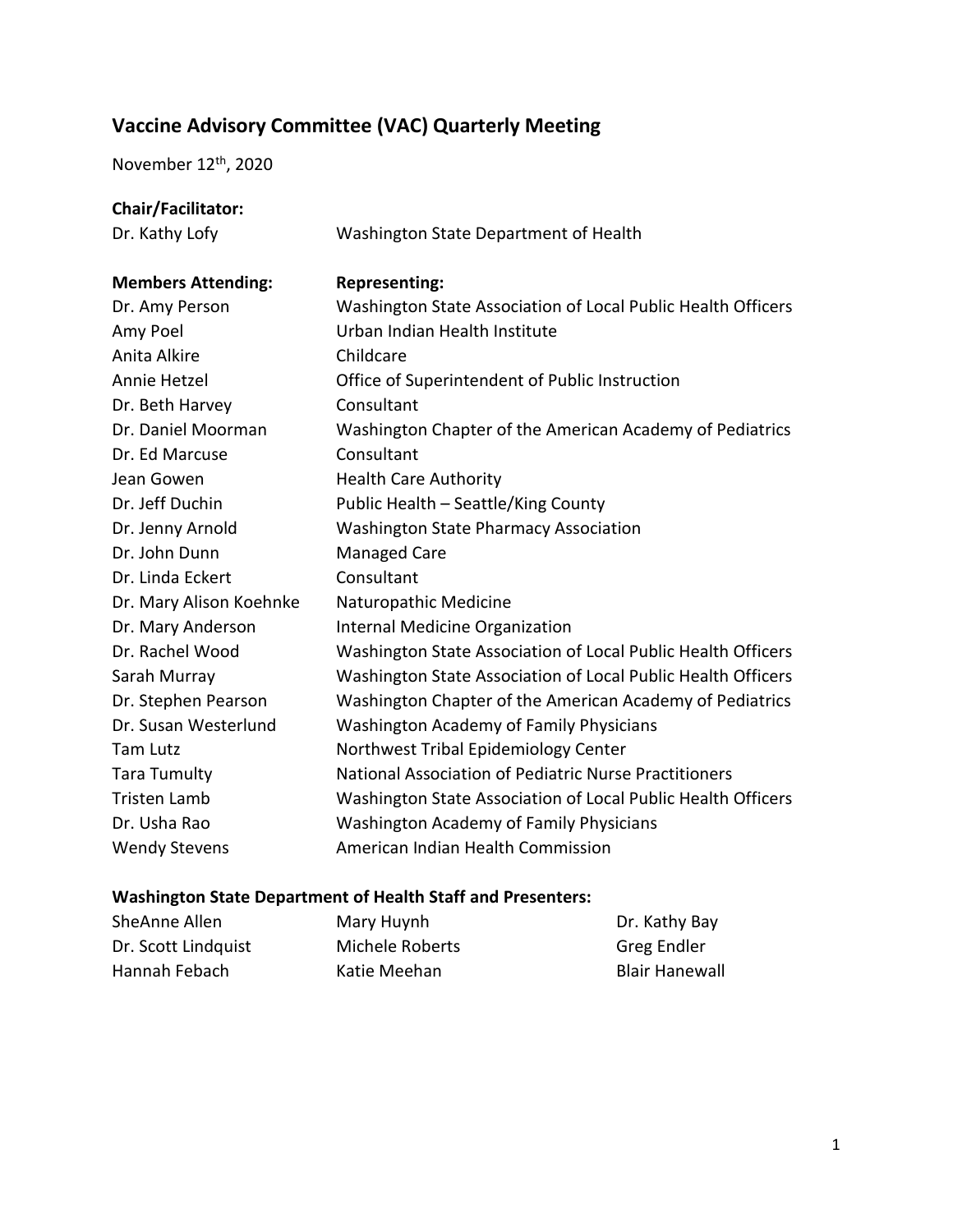| <b>Topic</b>         | <b>Presented Information</b>                                                                                                                                                                                                                                                                                                                                                                                                                                                                                                                                                                                                                                                                                                                                                                                                                                                                                                                                                                                                                                                                                                                                                                                                                                                                                                                                                                                                         |
|----------------------|--------------------------------------------------------------------------------------------------------------------------------------------------------------------------------------------------------------------------------------------------------------------------------------------------------------------------------------------------------------------------------------------------------------------------------------------------------------------------------------------------------------------------------------------------------------------------------------------------------------------------------------------------------------------------------------------------------------------------------------------------------------------------------------------------------------------------------------------------------------------------------------------------------------------------------------------------------------------------------------------------------------------------------------------------------------------------------------------------------------------------------------------------------------------------------------------------------------------------------------------------------------------------------------------------------------------------------------------------------------------------------------------------------------------------------------|
| <b>Welcome and</b>   | VAC Chair, Dr. Kathy Lofy, opened the meeting, allowed time for introductions, and gave an overview of                                                                                                                                                                                                                                                                                                                                                                                                                                                                                                                                                                                                                                                                                                                                                                                                                                                                                                                                                                                                                                                                                                                                                                                                                                                                                                                               |
| <b>Introductions</b> | meeting expectations and processes.                                                                                                                                                                                                                                                                                                                                                                                                                                                                                                                                                                                                                                                                                                                                                                                                                                                                                                                                                                                                                                                                                                                                                                                                                                                                                                                                                                                                  |
|                      |                                                                                                                                                                                                                                                                                                                                                                                                                                                                                                                                                                                                                                                                                                                                                                                                                                                                                                                                                                                                                                                                                                                                                                                                                                                                                                                                                                                                                                      |
| Dr. Kathy Lofy       |                                                                                                                                                                                                                                                                                                                                                                                                                                                                                                                                                                                                                                                                                                                                                                                                                                                                                                                                                                                                                                                                                                                                                                                                                                                                                                                                                                                                                                      |
| <b>Approval of</b>   | Meeting minutes from the October 2020 VAC meeting were approved.                                                                                                                                                                                                                                                                                                                                                                                                                                                                                                                                                                                                                                                                                                                                                                                                                                                                                                                                                                                                                                                                                                                                                                                                                                                                                                                                                                     |
| <b>Previous</b>      |                                                                                                                                                                                                                                                                                                                                                                                                                                                                                                                                                                                                                                                                                                                                                                                                                                                                                                                                                                                                                                                                                                                                                                                                                                                                                                                                                                                                                                      |
| <b>Meeting</b>       |                                                                                                                                                                                                                                                                                                                                                                                                                                                                                                                                                                                                                                                                                                                                                                                                                                                                                                                                                                                                                                                                                                                                                                                                                                                                                                                                                                                                                                      |
| <b>Minutes</b>       |                                                                                                                                                                                                                                                                                                                                                                                                                                                                                                                                                                                                                                                                                                                                                                                                                                                                                                                                                                                                                                                                                                                                                                                                                                                                                                                                                                                                                                      |
|                      |                                                                                                                                                                                                                                                                                                                                                                                                                                                                                                                                                                                                                                                                                                                                                                                                                                                                                                                                                                                                                                                                                                                                                                                                                                                                                                                                                                                                                                      |
| Dr. Kathy Lofy       |                                                                                                                                                                                                                                                                                                                                                                                                                                                                                                                                                                                                                                                                                                                                                                                                                                                                                                                                                                                                                                                                                                                                                                                                                                                                                                                                                                                                                                      |
| Prioritization       | <b>Focused Engagement</b>                                                                                                                                                                                                                                                                                                                                                                                                                                                                                                                                                                                                                                                                                                                                                                                                                                                                                                                                                                                                                                                                                                                                                                                                                                                                                                                                                                                                            |
| and Allocation       | Over the last three weeks, the team oversaw focused and broad engagement efforts. Focused efforts                                                                                                                                                                                                                                                                                                                                                                                                                                                                                                                                                                                                                                                                                                                                                                                                                                                                                                                                                                                                                                                                                                                                                                                                                                                                                                                                    |
| <b>Guidance</b>      | were more qualitative in nature and included a mixed methods approach. A total of 90 total key                                                                                                                                                                                                                                                                                                                                                                                                                                                                                                                                                                                                                                                                                                                                                                                                                                                                                                                                                                                                                                                                                                                                                                                                                                                                                                                                       |
| Development:         | informant interviews, group interviews, community conversations, and focus groups were held with 402                                                                                                                                                                                                                                                                                                                                                                                                                                                                                                                                                                                                                                                                                                                                                                                                                                                                                                                                                                                                                                                                                                                                                                                                                                                                                                                                 |
| <b>Findings from</b> | total individuals representing a variety of communities and perspectives. We were intentional to bring                                                                                                                                                                                                                                                                                                                                                                                                                                                                                                                                                                                                                                                                                                                                                                                                                                                                                                                                                                                                                                                                                                                                                                                                                                                                                                                               |
| <b>Community</b>     | groups together based off shared experience, community, or sectors (for example: parents of CSHCN, or                                                                                                                                                                                                                                                                                                                                                                                                                                                                                                                                                                                                                                                                                                                                                                                                                                                                                                                                                                                                                                                                                                                                                                                                                                                                                                                                |
| Engagement           | people who represent critical infrastructure/essential business sectors.) The team was also intentional in                                                                                                                                                                                                                                                                                                                                                                                                                                                                                                                                                                                                                                                                                                                                                                                                                                                                                                                                                                                                                                                                                                                                                                                                                                                                                                                           |
|                      | focusing on and centering the experiences of communities disproportionately impacted by COVID-19,                                                                                                                                                                                                                                                                                                                                                                                                                                                                                                                                                                                                                                                                                                                                                                                                                                                                                                                                                                                                                                                                                                                                                                                                                                                                                                                                    |
| <b>Katie Meehan</b>  | such as BIPOC communities.                                                                                                                                                                                                                                                                                                                                                                                                                                                                                                                                                                                                                                                                                                                                                                                                                                                                                                                                                                                                                                                                                                                                                                                                                                                                                                                                                                                                           |
|                      | <b>Broad Engagement</b><br>A more broad, public feedback opportunity was provided using a web-based survey. The survey in<br>English totaled over 17,000 respondents. The in-language surveys vary a bit in terms of response. For<br>these groups, we are using these survey results to supplement what we learn through the qualitative,<br>focused engagement efforts with these respective communities. For the English survey, we are also able<br>to look how people answered different questions based on their job - for example, health care, essential<br>business, first responder, teacher, early learning - as well as if the respondent identifies as being higher<br>risk for COVID-19 because of their race/ethnicity, disability status, or overall health or age.<br>Overall, both the focused & broad engagement efforts aimed to get feedback on how people are feeling<br>about the COVID-19 vaccine and perspectives for how COVID-19 vaccine should be prioritized and<br>allocated in Washington State.<br>A VAC member asked if the team engaged Tribal communities or urban Al/AN: or AIHC delegates in this<br>process and Katie responded that we have a separate plan underway for engaging Tribal Nations, which<br>follows our agency's Government-to-Government process. We did have community members who self-<br>identified as American Indian/Alaska Native throughout these engagement efforts. |
|                      | Proposed Principles of Vaccine Allocation Framework<br>The principles the team used to draft the vaccine allocation framework are:<br>Maximization of social benefits - to reduce morbidity and mortality to maximize societal benefit<br>$\bullet$<br>(public health and socioeconomic wellbeing)<br>Equal concern - ensuring everyone is considered and treated as having equal dignity, worth and<br>value<br>Mitigation of health inequities - mitigating the negative effects of existing health inequities on<br>$\bullet$<br>the transmission of and harms from the novel coronavirus taking into account vulnerabilities<br>due to social, economic, environmental, and structural disparities                                                                                                                                                                                                                                                                                                                                                                                                                                                                                                                                                                                                                                                                                                                               |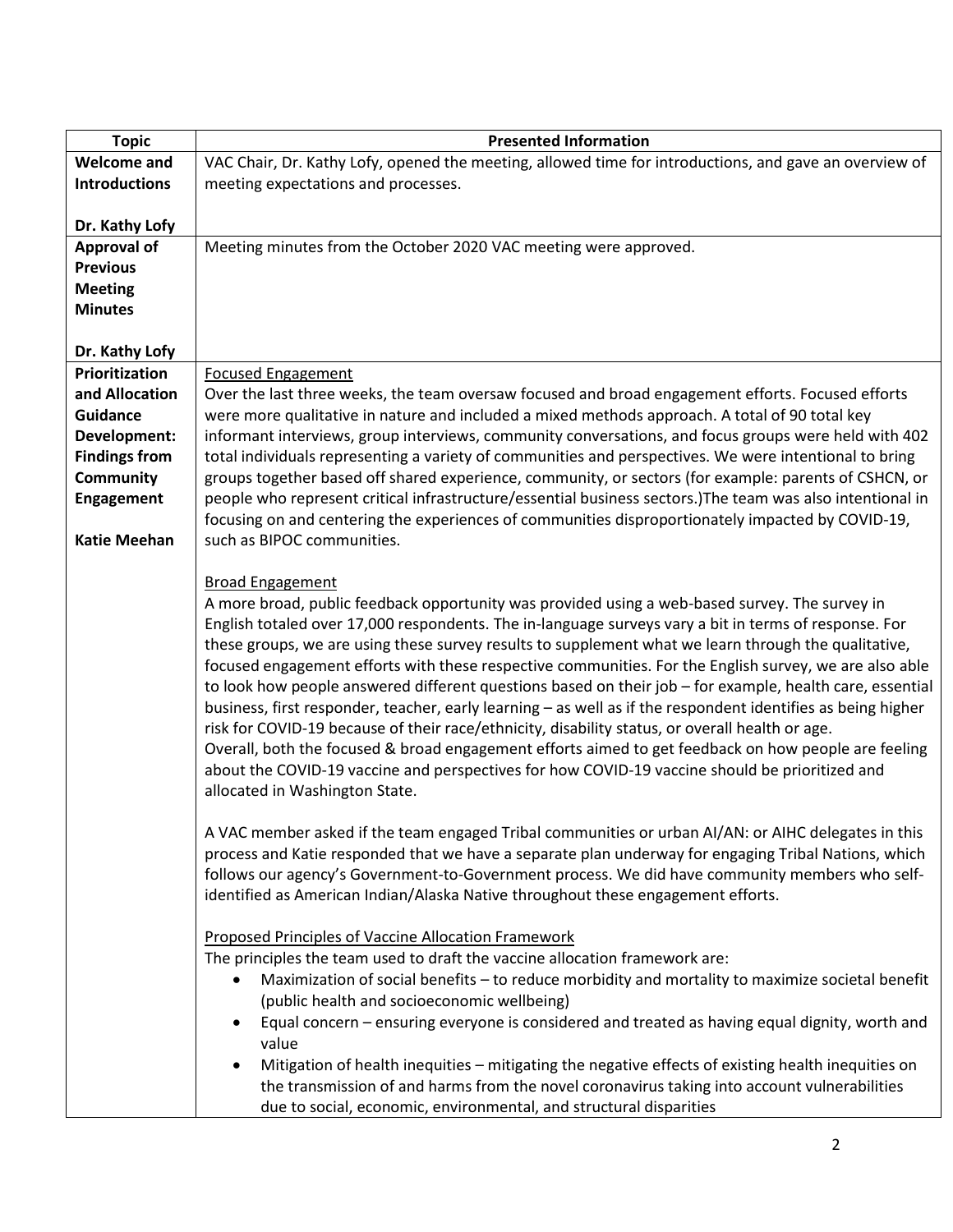| Fairness - using a process based only on relevant non-discriminatory characteristics and<br>$\bullet$                                                                                                                                                                                                                                                                                                                                                                                                                                                                                                                                                                                                                                                                                                                                                  |
|--------------------------------------------------------------------------------------------------------------------------------------------------------------------------------------------------------------------------------------------------------------------------------------------------------------------------------------------------------------------------------------------------------------------------------------------------------------------------------------------------------------------------------------------------------------------------------------------------------------------------------------------------------------------------------------------------------------------------------------------------------------------------------------------------------------------------------------------------------|
| employing fair and un-biased process and procedures                                                                                                                                                                                                                                                                                                                                                                                                                                                                                                                                                                                                                                                                                                                                                                                                    |
| Evidence-based - guided by the best available evidence and models from scientific literature,<br>$\bullet$<br>data, and community voice/wisdom                                                                                                                                                                                                                                                                                                                                                                                                                                                                                                                                                                                                                                                                                                         |
| Transparency - communicate openly, clearly, accurately, and straightforwardly on culturally<br>$\bullet$                                                                                                                                                                                                                                                                                                                                                                                                                                                                                                                                                                                                                                                                                                                                               |
| appropriate and linguistically accessible channels                                                                                                                                                                                                                                                                                                                                                                                                                                                                                                                                                                                                                                                                                                                                                                                                     |
| Proposed Criteria of Vaccine Allocation Framework:                                                                                                                                                                                                                                                                                                                                                                                                                                                                                                                                                                                                                                                                                                                                                                                                     |
| The criteria the team used to draft the vaccine allocation framework are:                                                                                                                                                                                                                                                                                                                                                                                                                                                                                                                                                                                                                                                                                                                                                                              |
| Risk of acquiring infection: Individuals have higher priority to the extent that they have a greater<br>$\bullet$<br>probability of being in settings where COVID-19 is circulating and exposure to a sufficient dose<br>of the virus                                                                                                                                                                                                                                                                                                                                                                                                                                                                                                                                                                                                                  |
| Risk of severe morbidity and mortality: Individuals have higher priority to the extent that they<br>$\bullet$<br>have a greater probability of severe disease or death if they acquire infection.                                                                                                                                                                                                                                                                                                                                                                                                                                                                                                                                                                                                                                                      |
| Risk of negative societal impact: Individuals have higher priority to the extent that societal<br>$\bullet$<br>function and other individuals' lives and livelihood depend on them directly and would be<br>imperiled if they fell ill.                                                                                                                                                                                                                                                                                                                                                                                                                                                                                                                                                                                                                |
| Risk of transmitting disease to others: Individuals have higher priority to the extent that there is<br>$\bullet$<br>a higher probability of their transmitting the disease to others.                                                                                                                                                                                                                                                                                                                                                                                                                                                                                                                                                                                                                                                                 |
| <b>Key Findings</b>                                                                                                                                                                                                                                                                                                                                                                                                                                                                                                                                                                                                                                                                                                                                                                                                                                    |
| When evaluating themes across all engagement efforts, broad and focused, the following themes<br>emerged:                                                                                                                                                                                                                                                                                                                                                                                                                                                                                                                                                                                                                                                                                                                                              |
| 1. History is impacting community comfort and trust of the future COVID-19 vaccine.                                                                                                                                                                                                                                                                                                                                                                                                                                                                                                                                                                                                                                                                                                                                                                    |
| U.S. and public health history of medical experimentation results in overall distrust of government,<br>pharmaceutical industry, and medical industry. It also results in distrust of vaccine trials and the current<br>vaccine(s) under development. People believe that the initial distribution is a trial. History of systemic<br>and institutionalized racism impacts community response to the government and vaccines. Historical<br>treatment of BIPOC communities in medicine results in distrust of medicine generally and COVID vaccine<br>specifically.                                                                                                                                                                                                                                                                                    |
| 2. There is a lot of fear about the safety and efficacy of this vaccine.                                                                                                                                                                                                                                                                                                                                                                                                                                                                                                                                                                                                                                                                                                                                                                               |
| People across all communities, groups, and sectors have a lot of questions and concerns about the<br>safety and efficacy of the future COVID-19 vaccine due to increased speed of approval. These same<br>communities, groups, and sectors fear that a vaccine may be mandated by the federal government,<br>state government, or even one's place of employment. This fear is exacerbated for BIPOC communities<br>due to history of medical experimentation. People surveyed in Vietnamese had the lowest numbers<br>reporting "a large amount" or "many" fears about the COVID-19 vaccine and people surveyed in<br>Ukrainian had the highest, with all other language groups having similar results: English (36%), Spanish<br>(40%), Russian (41%), Ukrainian (62%), Vietnamese (20%), simplified Chinese (39%), traditional Chinese<br>$(41\%).$ |
| There is support for prioritizing high risk workers in health care settings, but also a need to<br>3.                                                                                                                                                                                                                                                                                                                                                                                                                                                                                                                                                                                                                                                                                                                                                  |
| widen how we define a high-risk role or environment.                                                                                                                                                                                                                                                                                                                                                                                                                                                                                                                                                                                                                                                                                                                                                                                                   |
| The high-risk role or environment definition needs to take into consideration that not all health care                                                                                                                                                                                                                                                                                                                                                                                                                                                                                                                                                                                                                                                                                                                                                 |
| environments and settings have the same access to personal protective equipment (PPE), and not all                                                                                                                                                                                                                                                                                                                                                                                                                                                                                                                                                                                                                                                                                                                                                     |
| workers within a setting have equitable access to PPE. There are other people who work in high risk                                                                                                                                                                                                                                                                                                                                                                                                                                                                                                                                                                                                                                                                                                                                                    |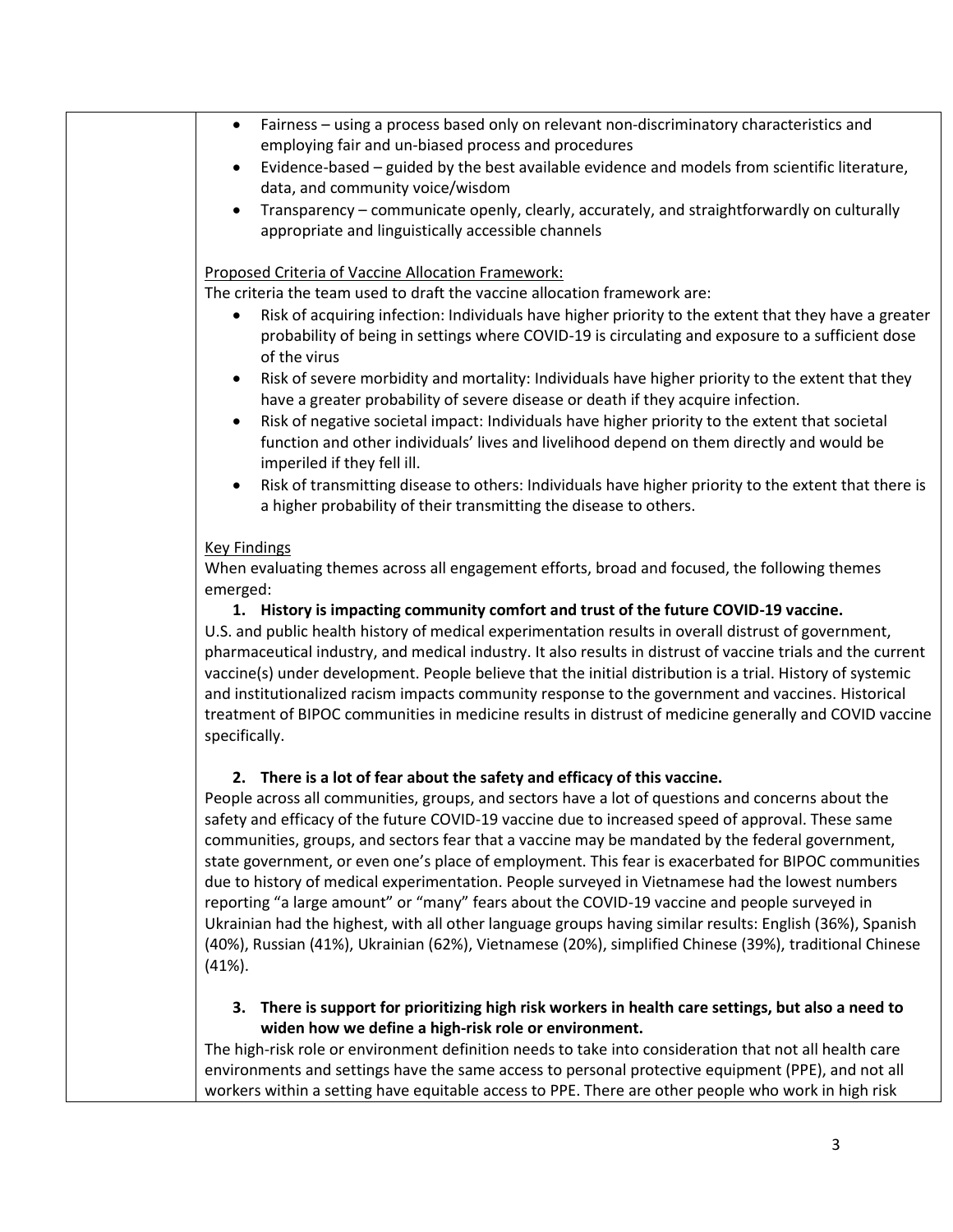health care settings and environments or with high risk patients, beyond nurses and doctors. Community Health Workers (CHWs), doulas, janitorial staff, caregivers, and aides move through these settings too. Over 90% of all communities and groups who participated in the general feedback survey, interviews, or focus groups--across all language and cultural groups--agreed that high-risk health care workers should receive priority for the COVID-19 vaccine.

# **4. Prioritization for key groups including farmworkers, the elderly, people with disabilities, BIPOC communities, and people experiencing homelessness should be stronger.**

Some groups received strong support for being a higher priority, including farm/agriculture workers, people with disabilities, people experiencing homelessness, and the elderly. However, surveyed individuals were emphasizing the need to think about other individuals who surround high risk groups. Many farm/food processing workers are living in multi-generational households. People with disabilities who have caregivers that may put them at risk. People who are incarcerated may have risk factors that would put them in a different phase of priority--for example, people who are incarcerated and have a disability or comorbidities. Also need to consider the potential of corrections staff getting sick. Lastly, there is a need to think more broadly about "congregate settings." Agricultural workers living in cabins would fall under congregate settings. Individuals with disabilities may also be in congregate living situations.

# **5. Many essential service sectors feel left out and under-prioritized.**

Certain groups are very concerned their front-line workers (or highly impacted people) won't be considered in the first round of vaccinations. Many groups expressed feelings of being left out, forgotten, not supported, or not considered. Non-profits, service, and volunteer organizations do not feel supported or considered as essential. There are critical infrastructure workers in almost every sector that have no alternatives if they get sick, and many could have long-term effects if their work goes undone. Everything from hatchery staff, protecting and maintaining our food supply to data and cyber security teams to utility operators to foster care; so many of these workers feel like they haven't been considered essential. The hospitality industry has by far the highest number of individuals on unemployment in the state and nationwide, and the long-term economic impact on these workers reaches all aspects of their wellness.

#### **6. There is overall support for the principles, criteria, and equity considerations used.**

The overwhelming majority of people who participated in engagement activities including the public feedback survey, interviews, and focus groups--across all language and cultural groups--supported the inclusion of the working principles and criteria.

#### Intersectionality and Risk

There are some groups that are intersectional in nature and at a higher risk such as: farmworkers living in intergenerational families who are concerned about increasing risk of older adults in their homes, older adults living in multi-family housing are at risk due to reliance on assistance from others and shared use of common areas, people with disabilities may have multiple health conditions, may rely on home health workers who work in multiple settings, community health workers live in their communities, often in multi-generational housing and provide community service so are at risk for themselves and their families, and low-wage workers leaving their children in congregate child care risk exposure at work and via their own children at home.

Equity must be woven through & cross-cutting Certain population groups have been prioritized with an aim to mitigate health inequities recognizing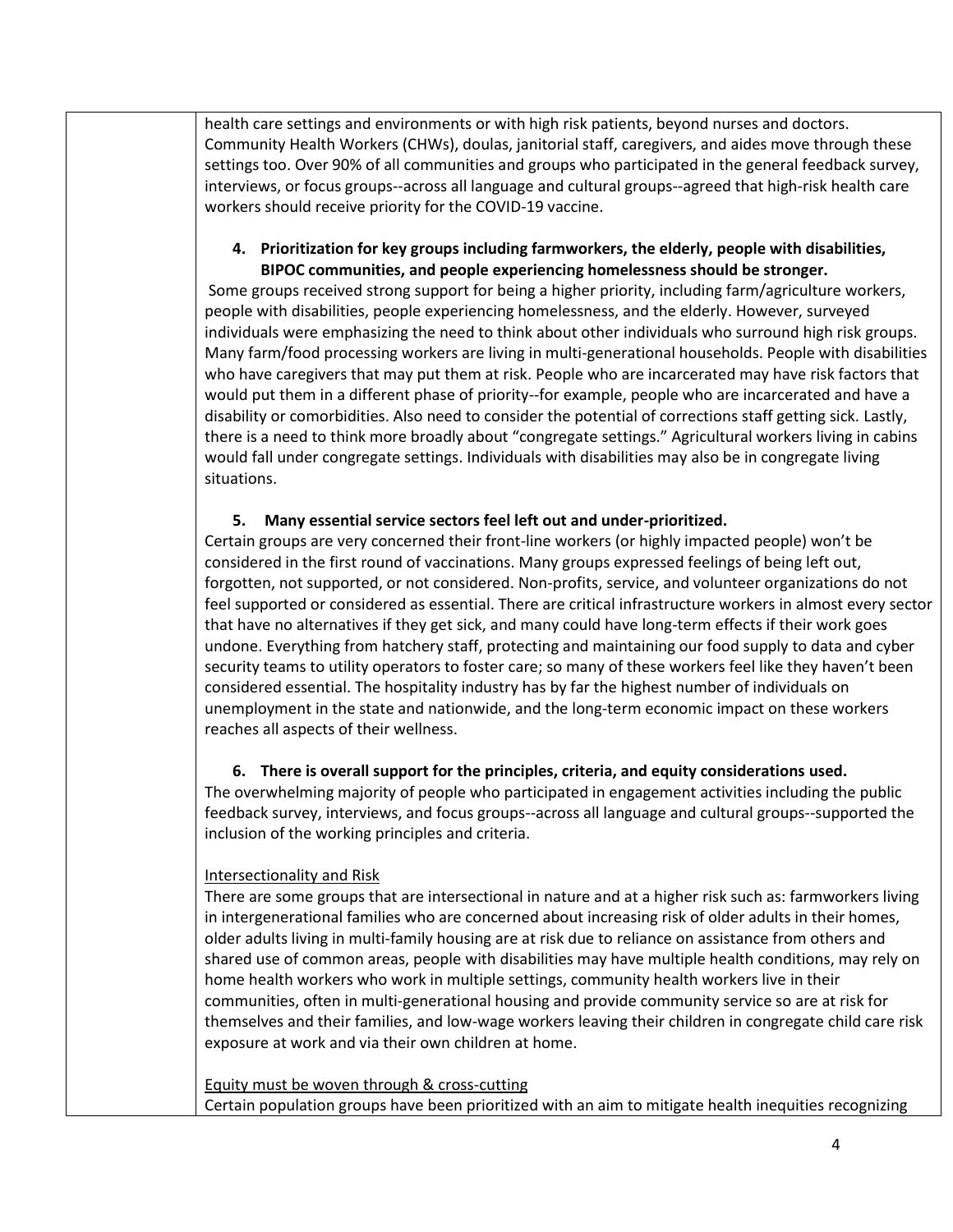|                         | that specific populations are disproportionately impacted by COVID-19 due to external social factors and                                                                                                     |  |
|-------------------------|--------------------------------------------------------------------------------------------------------------------------------------------------------------------------------------------------------------|--|
|                         | systemic inequities. This includes: Black, Indigenous, and People of Color (BIPOC) communities, people                                                                                                       |  |
|                         | with limited English proficiency, people in shared housing, crowded housing, and multi-generational                                                                                                          |  |
|                         | homes, people in poverty and low-wage earners, people with disabilities, and people with access                                                                                                              |  |
|                         | barriers to healthcare. Priority should not be affected by immigration status or healthcare insurance                                                                                                        |  |
|                         | status.                                                                                                                                                                                                      |  |
| Interim                 | Before Blair began her presentation, she noted that this guidance is not final and continues to develop.                                                                                                     |  |
| <b>Guidance for</b>     |                                                                                                                                                                                                              |  |
| Vaccine                 | Blair also stated that DOH is committed to sharing this information as clearly and transparently as                                                                                                          |  |
| <b>Allocation &amp;</b> | possible to ensure safe, equitable, and effective introduction of any COVID-19 vaccine to support the                                                                                                        |  |
| Prioritization          | health of our community.                                                                                                                                                                                     |  |
|                         |                                                                                                                                                                                                              |  |
|                         | Phase 1a                                                                                                                                                                                                     |  |
| <b>Blair Hanewall</b>   | The objectives of phase 1a are to protect those at the highest risk of exposure and maintain medical                                                                                                         |  |
|                         | surge response capacity. Those who are at a high risk of exposure are workers in sites where direct                                                                                                          |  |
|                         | patient care is being delivered to confirmed or suspected COVID-19 patients, workers exposed                                                                                                                 |  |
|                         |                                                                                                                                                                                                              |  |
|                         | to/handling potentially SARS-CoV-2 containing specimens & COVID-19 testing staff, first responders at<br>highest risk of exposure to suspected or confirmed COVID-19 patients, workers with elevated risk of |  |
|                         |                                                                                                                                                                                                              |  |
|                         | acquisition/transmission with populations at higher risk of mortality or severe morbidity, and workers                                                                                                       |  |
|                         | administering vaccines for phase 1a, 1b, and 1c populations.                                                                                                                                                 |  |
|                         |                                                                                                                                                                                                              |  |
|                         | Questions posed to VAC members about the allocation framework:                                                                                                                                               |  |
|                         | 1. When to move to the next phase?                                                                                                                                                                           |  |
|                         | To determine when we move to the phase, the below bullets are being taken into consideration:                                                                                                                |  |
|                         | Vaccine coverage trends of prioritized populations $-$ i.e. assessing the vaccine coverage<br>$\bullet$                                                                                                      |  |
|                         | of currently prioritized populations and the uptake trends to estimate projected                                                                                                                             |  |
|                         | demand with currently prioritized populations                                                                                                                                                                |  |
|                         | Vaccine supply - i.e. how much vaccine is currently available in Washington<br>$\bullet$                                                                                                                     |  |
|                         | Vaccine projections - i.e. how much vaccine supply is projected to arrive in Washington<br>$\bullet$                                                                                                         |  |
|                         | State in the coming months based upon information provided by the federal                                                                                                                                    |  |
|                         | government/CDC                                                                                                                                                                                               |  |
|                         | Current scientific data - i.e. current information related to vaccine efficacy and safety<br>$\bullet$                                                                                                       |  |
|                         | and epidemiological context                                                                                                                                                                                  |  |
|                         |                                                                                                                                                                                                              |  |
|                         | 2. How to prioritize within a phase?                                                                                                                                                                         |  |
|                         | The proposed factors to consider within a phase to prioritize are:                                                                                                                                           |  |
|                         | Size estimates of prioritized populations                                                                                                                                                                    |  |
|                         | Social vulnerability / equity factors                                                                                                                                                                        |  |
|                         | Epidemic conditions - outbreaks, high transmission areas                                                                                                                                                     |  |
|                         | Emerging data regarding vaccines                                                                                                                                                                             |  |
|                         | Implementation issues if applicable - high through-put, cold chain capacity, consistent                                                                                                                      |  |
|                         | presentation for provider                                                                                                                                                                                    |  |
|                         |                                                                                                                                                                                                              |  |
|                         | <b>Discussion</b>                                                                                                                                                                                            |  |
|                         | VAC members were concerned about known distrust about this vaccine and recommended DOH take                                                                                                                  |  |
|                         | that into account when planning for phase 1a. One VAC member asked where general primary care                                                                                                                |  |
|                         | providers fit in and suggested that vaccinating primary care providers and pharmacy staff early will help                                                                                                    |  |